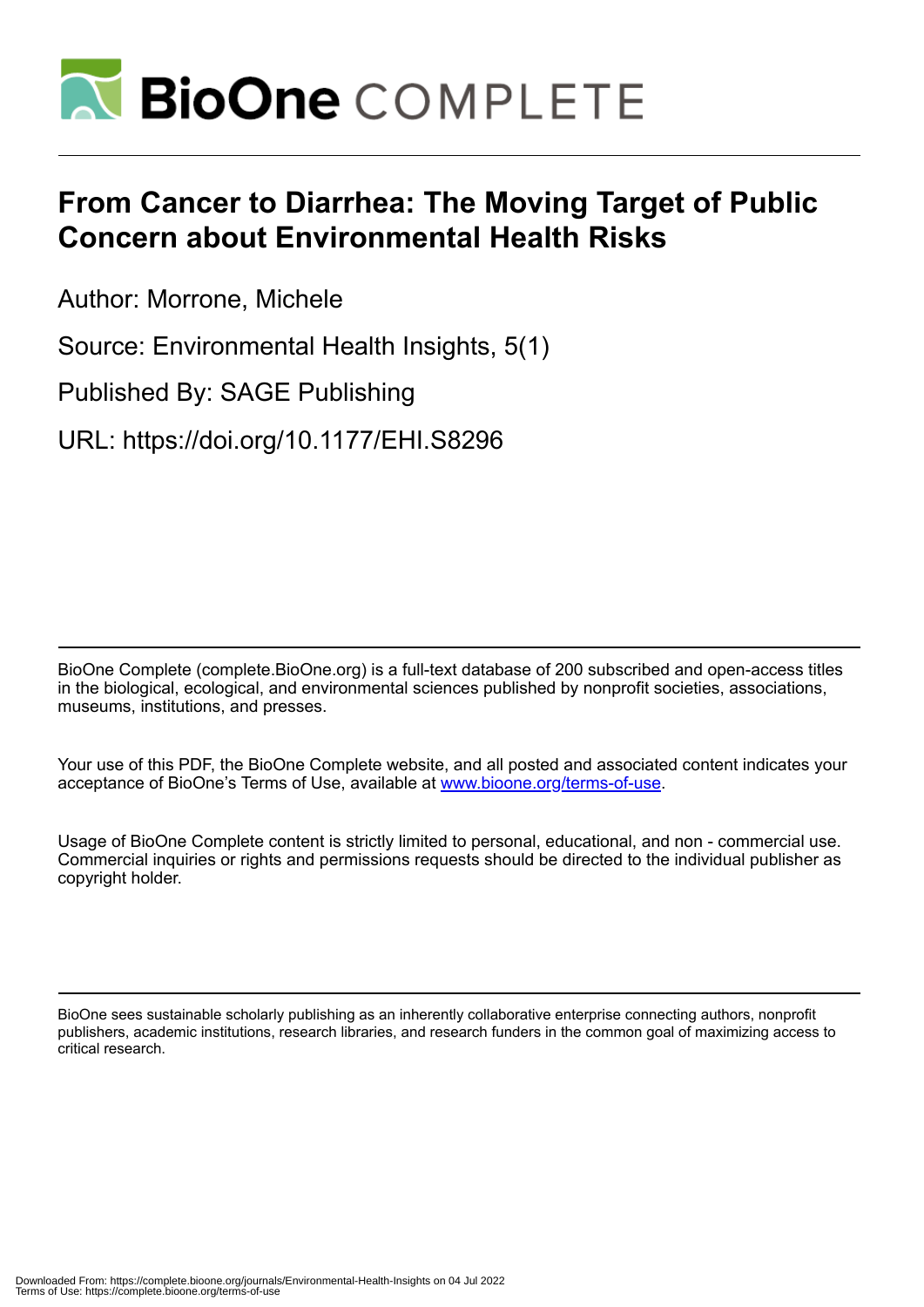# [Environmental Health Insights](http://www.la-press.com/environmental-health-insights-journal-j110)



**Open Access** Full open access to this and thousands of other papers at <http://www.la-press.com>.

P e r spe c ti v e

## **From Cancer to Diarrhea: The Moving Target of Public Concern about Environmental Health Risks**

Michele Morrone

Associate Professor, Environmental Health Science, Ohio University.

**Abstract:** Public concern about the environment can be unpredictable because it is influenced by numerous factors. Environmental health issues often emerge as important because the public is worried about their health especially when it comes to cancer. Public fear of cancer from environmental exposures is reinforced by many of the US regulations that set pollutant limits based on reducing the risk of cancers rather than other health outcomes. While fear of cancer will never dissipate, recent foodborne outbreaks are contributing to raising public awareness of the health effects from microbes. This paper adds to the dialogue about the challenges of enhancing public understanding of environmental health issues. Internal factors, such as worry, that contribute to public outrage are sometimes more important than external factors such as the media. In addition, relying on the media to inform the public about imminent public health risks may be an ineffective approach to enhancing understanding. In the end, scientists and risk communicators are forced to compete with politicians who are often very effective at manipulating public understanding of risk.

**Keywords:** environmental health, risk perception, environmental communication, framing risk

*Environmental Health Insights* 2011:5 87–96

doi: [10.4137/EHI.S8296](http://dx.doi.org/10.4137/EHI.S8296)

This article is available from [http://www.la-press.com.](http://www.la-press.com)

© the author(s), publisher and licensee Libertas Academica Ltd.

This is an open access article. Unrestricted non-commercial use is permitted provided the original work is properly cited.

Environmental Health Insights 2011:5 **87**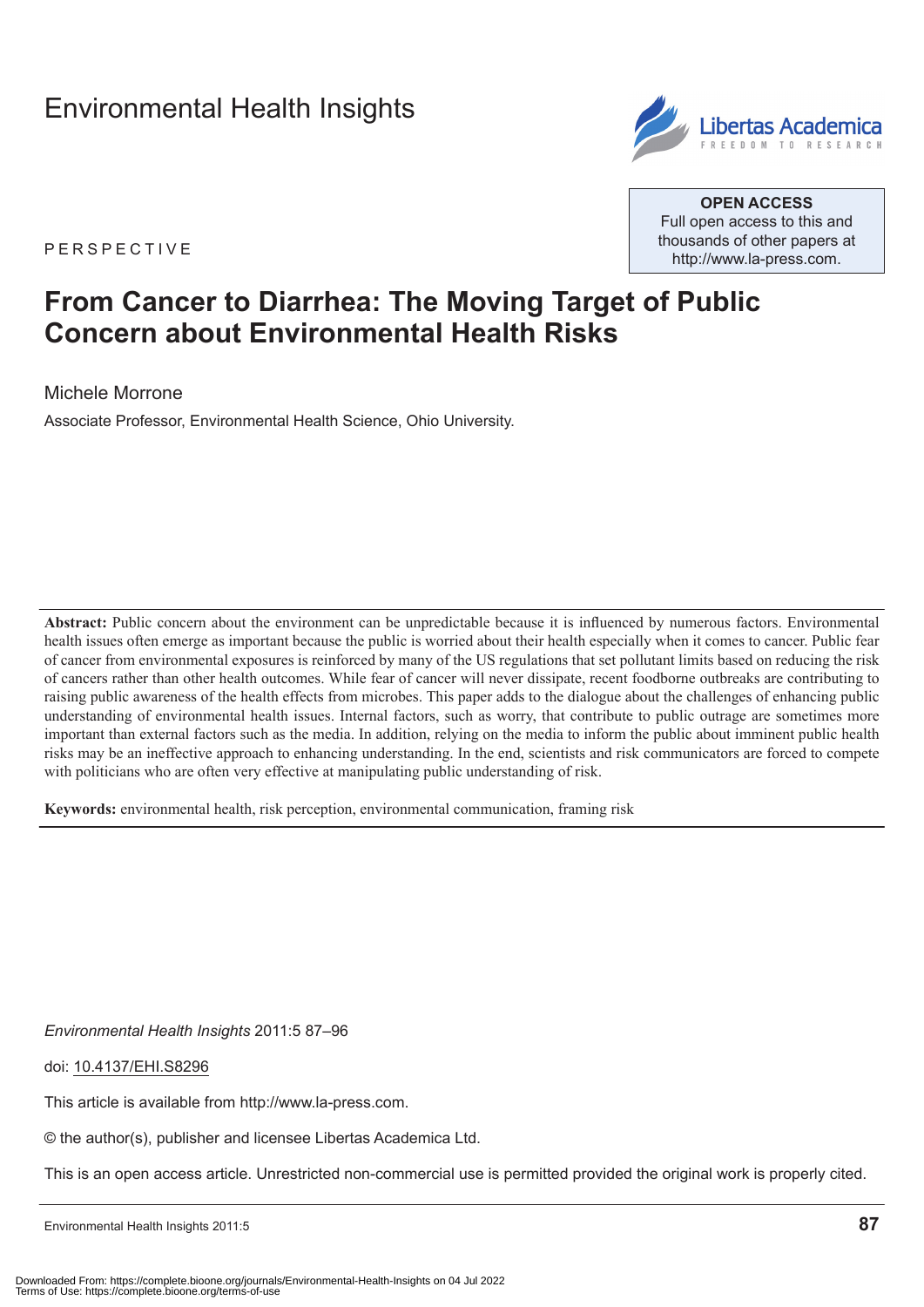#### **Introduction**

On January 4, 2011, President Obama signed the Food Safety Modernization Act (FSMA), the first new food safety legislation in more than 70 years. Prior to this signing, the Federal Food, Drug, and Cosmetic Act, which was ratified in 1938 and amended in 1996 with the Food Quality Protection Act, was the last federal law that addressed food safety in the United States. Since then, the safety of the country's food supply has been managed through a series of guidance and policy documents, including voluntary practices, such as recalls and enhanced inspections.

The FSMA addresses many of the shortcomings of the food safety management system in the US and prioritizes prevention as a mechanism to address outbreaks. The law requires the Food and Drug Administration (FDA) to develop regulations pertaining to new preventive controls in food facilities as well as a focus on addressing risks from contaminated produce. Increased frequency of inspections and access to records are identified as key components to compliance with the law. A significant component of FSMA is the authority it gives FDA to mandate recalls—a provision that became effective immediately upon signing. Prior to January 4, 2011, recalls were voluntary on the part of the food producer.

The events that led up to signing FSMA included a series of high profile outbreaks, involving foods such as peanut butter and spinach that directly affected the health of thousands and the economic health of the food industry. While these outbreaks led to many preventable illnesses and deaths, thanks in part to the media, one additional outcome was a nationwide focus on the risks associated with microbiological contamination. For many years, health officials have been warning the public that microbes are the leading cause of foodborne illness, and that most of these illnesses are preventable. In 1997, the Partnership for Food Safety Education was formed with a focus on educating the public about safe food handling practices in order to prevent foodborne illness. Their main educational campaign is Fight BacTM which emphasizes steps for consumers to take to minimize the risk of microbiological contamination of the food they prepare.

Federal governmental food safety efforts began to shift from public education to policymaking in 2009, when President Obama created the Food Safety Working Group (FSWG), chaired by the Secretaries

of the Departments of Health and Human Services and Agriculture. In his weekly address, the President specifically pointed to the peanut butter outbreak as one factor in his decision to target food safety.

When I heard peanut products were being contaminated earlier this year, I immediately thought of my 7-year old daughter, Sasha, who has peanut butter sandwiches for lunch probably three times a week. No parent should have to worry that their child is going to get sick from their lunch.<sup>1</sup>

The FSWG laid the foundation for the FSMA, which clearly focuses on minimizing bacteria, viruses, and parasites in food. The explicit goal of FSMA is to curb the "significant public health burden" caused by foodborne illness.<sup>2</sup> The announcements related to FSMA cite this burden as 48 million cases of foodborne illness in the US every year. Informational materials that the FDA produced for consumers specifically address "high-profile outbreaks related to various foods, from spinach to peanut products".<sup>3</sup>

CDC conducts active and passive surveillance of foodborne diseases and data from 2000–2008 indicate that a group of viruses known as Noroviruses are the leading cause of foodborne illness in the United States resulting in about 60 percent of the cases of diarrhea.4 *Salmonella*, *Clostridium perfringens*, and *Camplyobacter* are the leading bacterial causes of illness, all three of these include diarrhea as a symptom. In quantifying the public health burden of foodborne illness, it becomes clear that it is an economic issue as much as it is a public health issue. One economist estimates that diarrhea and other health outcomes related to consuming unsafe food costs about \$152 billion per year<sup>5</sup> Exposure to *Salmonella* alone could cost society almost \$3 billion per year. These costs include acute medical care as well as quality of life costs.

From 2006 through 2010, food safety became an environmental health issue that generated government action and, as the discussion below indicates, one of the main prerequisites for this action is public interest and concern. Public concern is an important factor in environmental policymaking, and it likely had an impact on strengthening and redefining the US food safety system. Furthermore, the national dialogue about food safety has drawn attention to the practice of environmental health (EH) and presents practitioners with an opportunity for raising public awareness about the role of EH in prevention. In order to

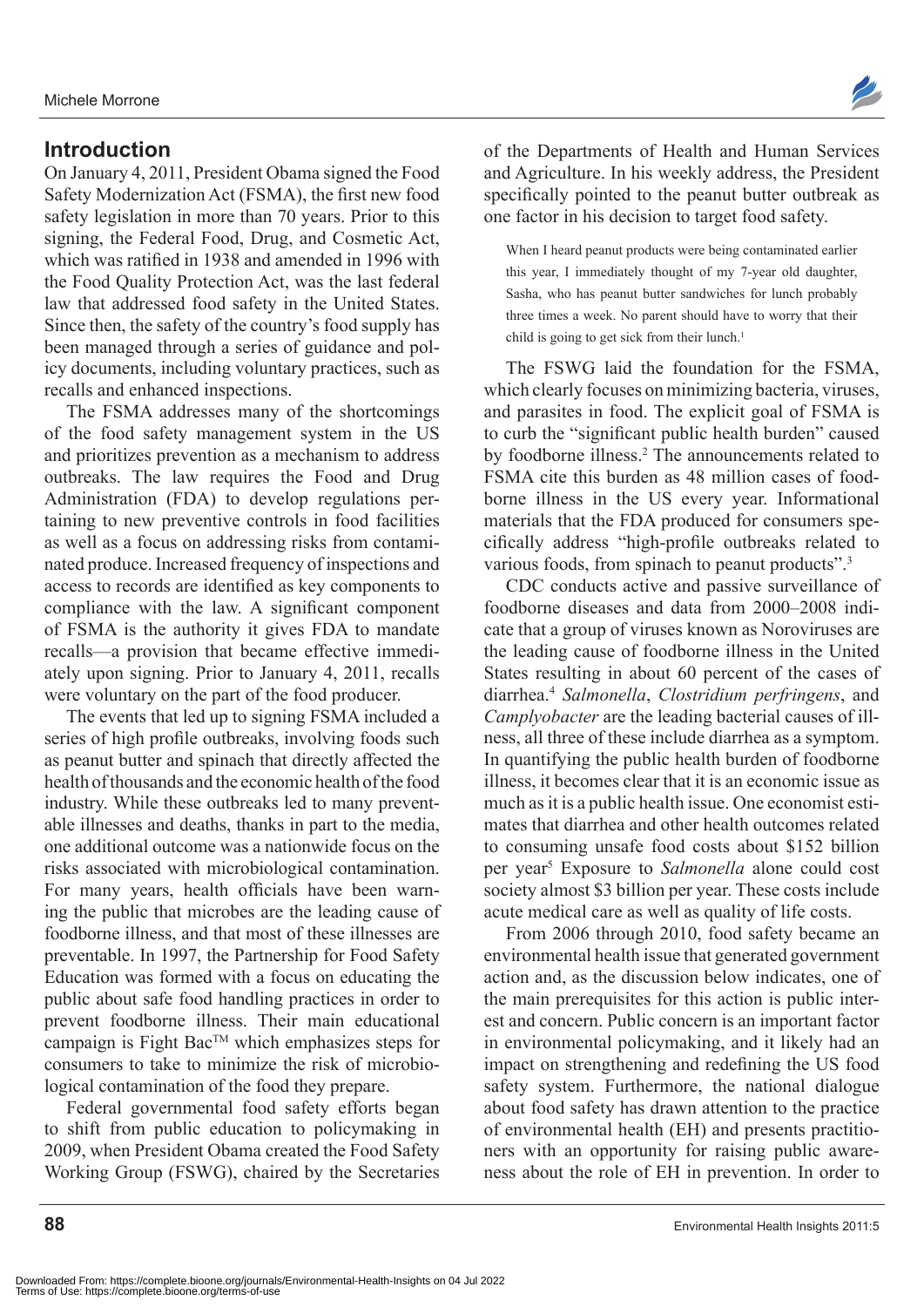

seize this opportunity, it is important and necessary to develop communication skills.

#### Environmental health communication

As a segment of public health, environmental health focuses on understanding and assessing the relationship between the environment and the health of populations. The realm of environmental health is broad and includes environmental problems such as waste management and air pollution, as well as very specific issues such as tattoo parlors and swimming pools. EH emphasizes prevention by controlling the sources and modes of transmission of three main types of pathogens: microbiological, chemical, and physical.

While a significant portion of EH is compliance monitoring, in many real-world situations, EH professionals are risk and crisis communicators, attempting to educate the public and influence behaviors in order to reduce environmental risk. The communications component of the job is critical and perhaps the most important preventive tool available. However, effective risk communication requires more skill than just creating and delivering a message. Developing effective communication strategies involves assessing levels of public understanding of EH problems and being cognizant of the role that factors not in control of the communicator play in this understanding.

When it comes to communicating about the risks of microbiological contaminants in food, EH professionals face competition getting the attention of a public who may be fixated on chemical or radiological risks. This fixation is reinforced by both research and policy that focuses on minimizing public health risks from chemical exposures. Research that identifies significant public health impacts from both voluntary and involuntary exposures to chemicals in the environment serves to raise public concern.<sup>6</sup> Furthermore, when public perception of risk is heightened due to emerging research, government and industries act. One example, is found in scientific studies that suggested a chemical (Bisphenol A) in plastic bottles and canned food could leach into food and water causing adverse health effects in children and developing fetuses.7–9 Public reaction to these studies was swift and even in the face of significant uncertainty, the food industry began looking for alternative packaging techniques and so they could promote that their products are "bisphenol-free".10

Many environmental laws and regulations focus mainly on reducing cancer risk. Risk assessment, the cornerstone of much environmental health policy is defined by US Environmental Protection Agency (EPA) as seeking to identify the "types of health problems that may be caused by environmental stressors such as chemicals and radiation".<sup>11</sup> In addition, a major focus of Food Quality Protection Act<sup>12</sup> was to minimize pesticide residues on foods by requiring the EPA to set maximum levels of pesticide residues on foods. Because of the focus on cancer risks, US environmental laws and regulations send a message to the public that they probably should be concerned about chemicals in the environment and in their food. However, public perception of the risks from chemicals has perplexed some scientists who note that there are numerous benefits to the use of chemicals that are overlooked by the public.<sup>13,14</sup> Although there appears to be little research that quantifies perceived differences in comparing risks from chemicals in foods to microbes, one survey indicated that pesticide residues on food worried people more than bacterial contamination of food<sup>15</sup>

## Public concern and environmental protection

A focus on chemical risks has defined environmental protection in the United States which has largely been built on reacting to public perception of environmental issues.16 Environmental decisions are often based on levels of public concern, and when concern is high, decision makers often take the precautionary approach to address scientific uncertainty by eliminating as much risk as possible.17 The most active period for environmental policymaking in the US occurred during the 1970s in the face of outcry over the possibility that pollution was affecting public health. Conversely, a lack of concern about the environment related to other problems, such as the economy, can also influence public policy, putting environmental protection in the company of programs that are perceived to contribute to societal harms.

In January, 2011, a national opinion poll showed that Americans ranked the environment as the least important problem out of 15 problems facing the country.18 Another poll in March 2010 indicated that Americans were becoming increasingly unconcerned about many environmental issues, a trend that may be

Downloaded From: https://complete.bioone.org/journals/Environmental-Health-Insights on 04 Jul 2022 Terms of Use: https://complete.bioone.org/terms-of-use

Environmental Health Insights 2011:5 **89**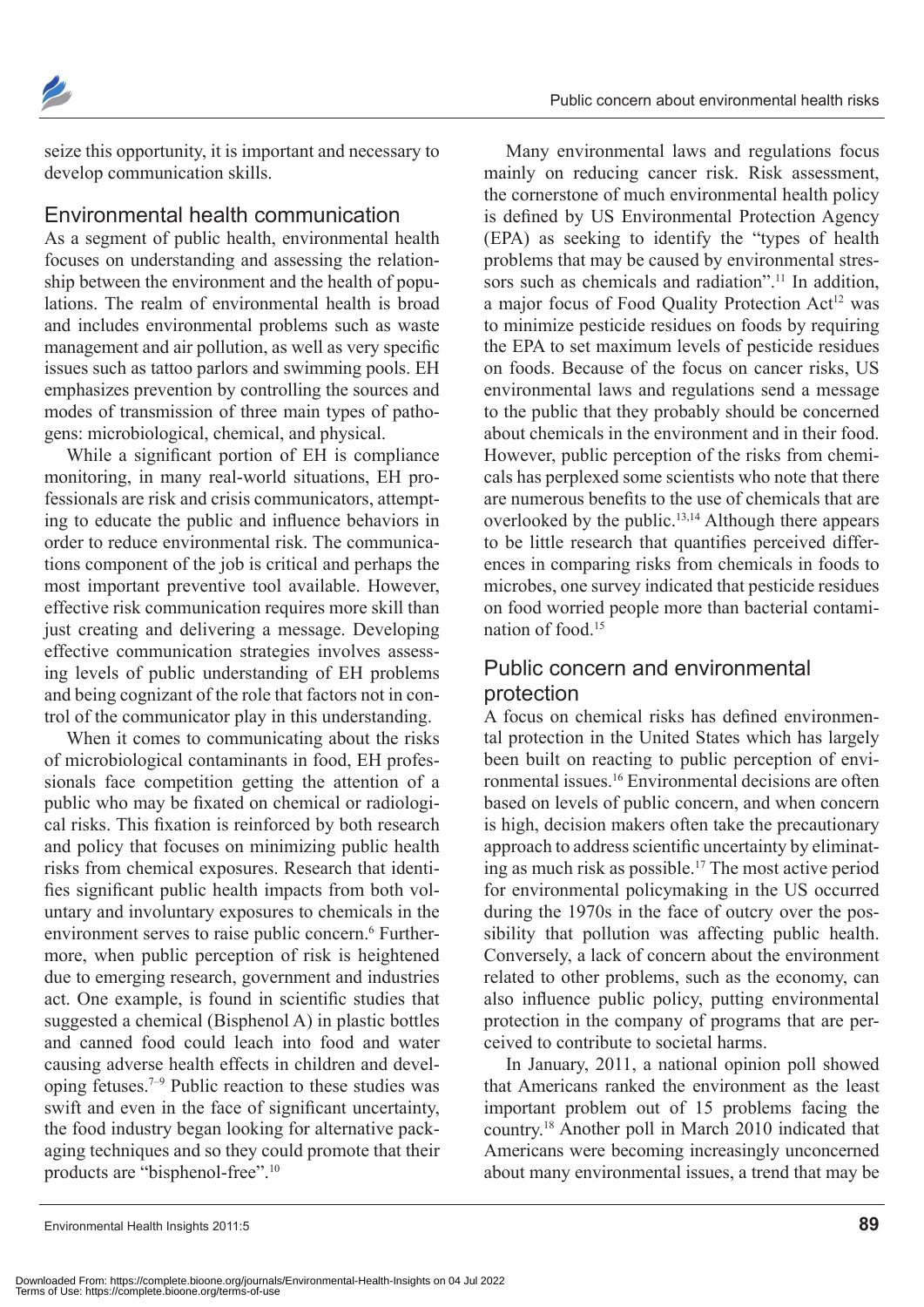influenced by the state of the economy.19 Because the US public is currently more concerned about the economy than the environment, it is challenging to get their attention about important environmental issues. However, food safety is different than other environmental health issues such as oils spills, climate change, and natural gas exploration, because of the magnitude and potential for immediate public health consequences.

EH professionals who work in the field of food safety, need to draw the public's attention to the risks from microbiological contaminants in their food in order to address the data related to foodborne illness in the US. The passage of FSMA is one indicator that the time might be ripe for emphasizing the importance of controlling microbes in foods. This emphasis will require a strategy that compels the public to view common foodborne symptoms such as diarrhea as important health concerns, similar to concerns about the relationship between chemicals and cancer. Even though microbes in foods are a significant cause of diarrhea, and public concern related to food safety has been heightened in the wake of numerous outbreaks of foodborne illness in the past few years, EH professionals will still face some challenges in risk communication. While media coverage of these microbial outbreaks can contribute to public awareness, translating this awareness into concern and action must be examined in the context of the foundation of risk perception.

Public concern and perception can influence public understanding, and the factors that affect how the public understands environmental health risks are multifaceted.20 These factors are both internal such as psychological aspects and personal experiences, and external, such as the media and other sources of information. When confronted with the complex scientific questions related to environmental health science, internal and external factors may work together to frame public understanding. In some cases, it may be the internal forces that are more important to public understanding, and often these forces are so strong that it may seem hopeless for EH professionals to strive to provide additional information.

### **Internal Factors Related to Understanding**

Public understanding of societal issues is often a function of past experiences, culture, demographics, and psychology, these are internal factors that cannot be addressed by public education campaigns that focus on information delivery alone. Even when there is tangible evidence related to environmental health risks, if this evidence is contradictory to their own feelings about the issue, the public may not accept what the science says.<sup>21</sup> Furthermore, feelings of uncertainty about the health risks from environmental exposures can augment emotions such as worry and anger which may affect public understanding.<sup>22</sup> Food safety, which is an environmental health issue that affects all members of the public, provides the opportunity to delve into the role that psychology plays in the outrage component of risk.

Peter Sandman is credited with defining risk as "hazard plus outrage".23 This definition encompasses the probability that harm will take place (hazard) and how worried people are about the harm (outrage).<sup>24</sup> Sandman argues that there are issues that are perceived by people to be risky only because they are very worried about them even though the probability of actual harm is low. The probability of being exposed to anthrax in the mail is one example of this type of issue; public outrage was very high during this event in 2001, even though the hazard (as defined by Sandman) was extremely low. On the other hand, some environmental health issues are identified by officials as clearly hazardous, but public concern is remains relatively low. This was the case with the H1N1 influenza pandemic in 2009, as evidenced by vaccination rates that were much lower than public health officials had hoped for.25,26

Analyzing the outrage component of risk is no less scientific than risk assessment; however it is fraught with even more uncertainty. It is likely that when faced with weighing the risk of diarrhea with the risk of cancer, there are few people who would say that they are more afraid of getting diarrhea. Both of these health outcomes can be related to the safety of the food supply; diarrhea is mostly associated with consuming microbiogical pathogens, whereas worries about cancers are often related to chemicals and pesticides. There is a wealth of research that focuses on the exploring the relationship between pesticides and cancer, and evidence of the relationship between exposures to microbes in food and water and gastrointestinal distress has been around for hundreds of years. The difference between these two bodies of research is with the scientific certainty; it is still rare for researchers to explicitly state that pesticides cause cancer; instead

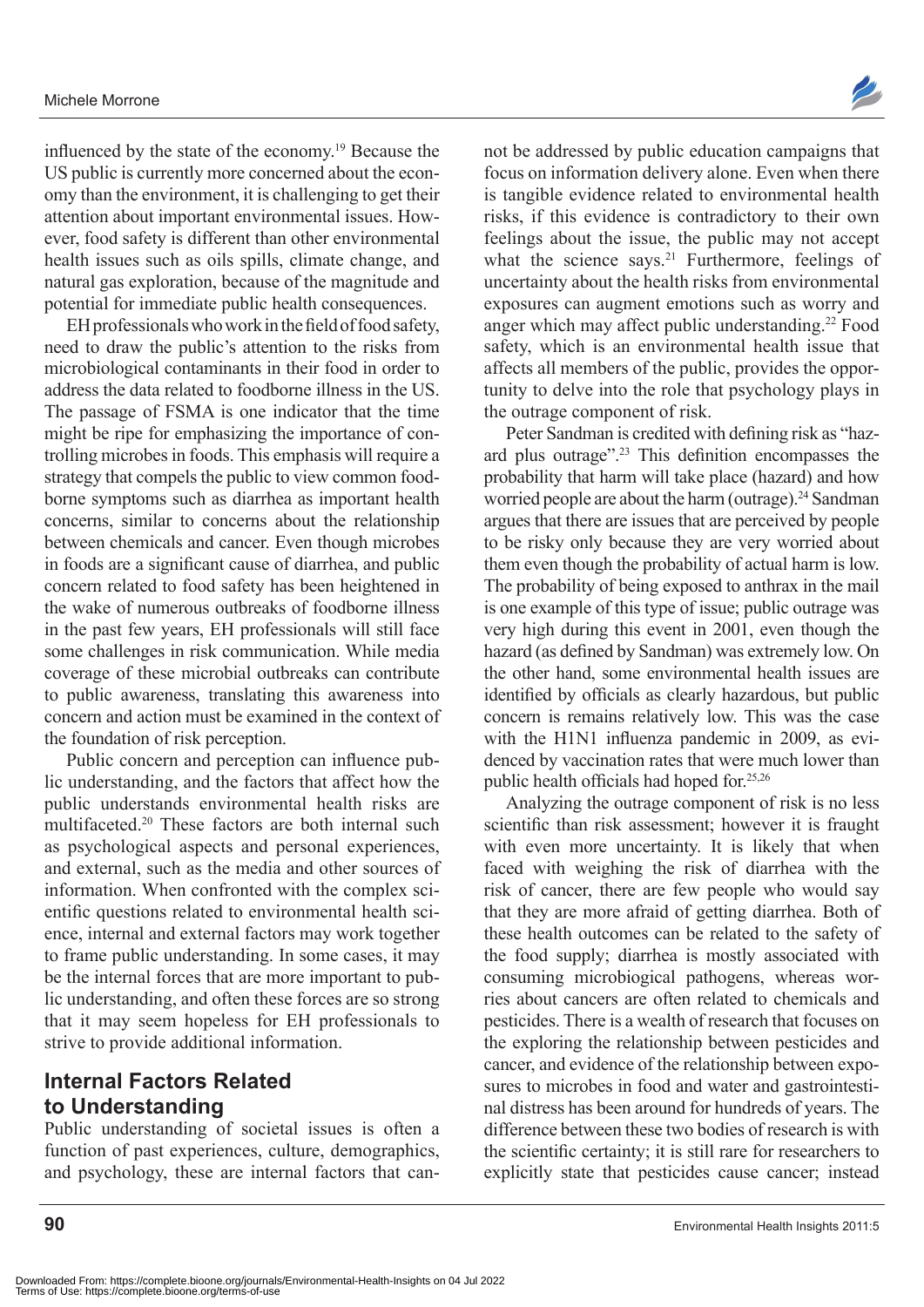

they focus in identifying correlations between the two. On the other hand, the likelihood of an acute health outcome such as diarrhea with exposures to high levels of pathogenic microbes is more certain.

The challenge for EH professionals is to raise the outrage level for diarrhea so that the public will view this illness as seriously as cancer. Addressing outrage starts by examining the differences between diarrhea and cancer based on their psychological characteristics. Environmental psychologists identify the "outrage" factor as "the affect heuristic" which explains how people use their intuition and feelings rather than logic to evaluate risk.<sup>27</sup> It may seem irrational, but one reason people are likely to be more scared of cancer than diarrhea is because cancer is less familiar than diarrhea. Other aspects that contribute to fear of cancer include beliefs that it is related to manmade sources, including chemicals, rather than natural sources such as bacteria. Cancer is often irreversible and death rates are higher than diarrhea (in developed countries), and exposures to cancer-causing agents in food are involuntary and out of individual control. The internal factors of choice, control, reversibility, and others were identified in the 1970s as contributing to how people perceive environmental risks<sup>28</sup>

Overall, outrage and hazard are often unrelated, especially when it comes to environmental health issues such as bioterrorism, chemical and nuclear accidents, and safe food. That is, when science does not support the public's fears, a gap develops between scientific assessment of risk and public perception of risk. One of the first studies to quantify the differences in perception between different groups of stakeholders and experts was published in 1979.<sup>29</sup> The researchers examined ratings of risk from 30 environmental issues among four distinct groups of people. Three of the groups were considered laypersons and the fourth group was a panel of national experts in risk assessment and environmental science. The results of this ratings exercise were quite remarkable, especially in terms of how nuclear power was rated. Laypersons rated nuclear power as the most risky issue, higher than motor vehicles and smoking, while experts rated nuclear power 20th on the list of 30 issues. Although this study is more than 30 years old, it still serves as the foundation for research about why there is a divide between public perception of risk and scientific assessment of risk.

The scientific approach to risk assessment does not include public opinion, or the outrage factor. As such, risk assessment has contributed to the gap between scientists and the public when it comes to environmental health risks. When there is a clear gap between the results of risk assessment and public outrage, scientists often try to bridge this gap by explaining the science and providing more facts and data to the public. When it comes to environmental health, this strategy has often proves futile, and in some cases can be inflammatory especially when there is mistrust involved.

### **External Factors of Understanding**

Gauging public understanding of environmental health risks is complicated by the interplay between the internal and external forces that contribute to this understanding. External factors are those that are outside of the realm of culture, experience, and psychology; however, these factors include information that is interpreted based on the internal factors discussed above. Among the most important external factors are information sources such the media, friends and neighbors, government agencies, and special interest groups. The critical aspect in the effectiveness of these sources of information is whether they are perceived as trustworthy.

#### Media and environmental health risk

When it comes to role of the media as an external factor, a 2011 Gallup poll found that Americans' attitudes toward the media is showing some improvement since 2007, when trust was at an all-time low. $30$  Even so, only 28 percent of Americans surveyed indicated that they had "a great deal" or "quite a lot" of confidence in the media, situating newspapers and television news 10th and 11th on a list of 16 institutions. The military, small business, police, churches, and the medical system ranked the highest in overall confidence.

There is little debate that mass media can be influential in framing societal issues and it is arguably the most important source of scientific information for many members of the general public. Because the media have such a tremendous impact on public understanding of science, the only way for scientists to effectively educate the public is address the issues of "media literacy."31 This type of literacy focuses on identifying the extent of bias in the media, critically

Environmental Health Insights 2011:5 **91**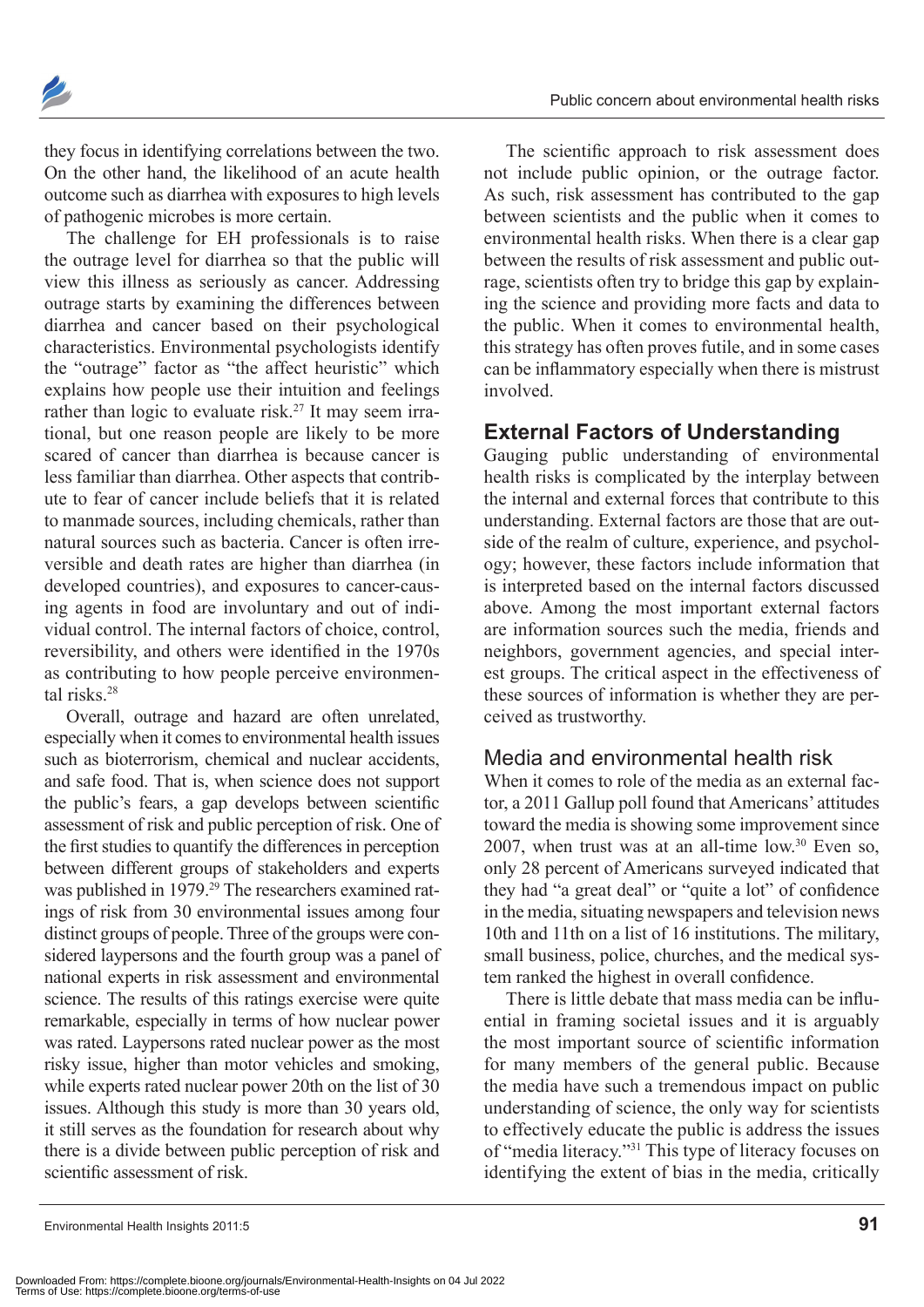evaluating the message, and assessing the credibility of the source of the information. Furthermore, scientists should focus on engaging the public in understanding scientific issues and the first step in the process of engagement is to build trust.

The manner in which the media has portrayed climate change is instructive about how external factors influence public understanding. Even though climate change is accepted by most scientists around the world, some media continues to report "both sides" of this issue. Furthermore, it is possible to compare media accounts of "climategate" to "tobaccogate" which, in the early 1950s, was how the link between smoking and lung cancer was framed in the media. Because there were a few scientists who did not agree with the overwhelming majority, the relationships between cigarettes and cancer was contextualized as debatable in the press.32 This type of framing can lead to delay in addressing many important environmental health problems because of the importance of public outrage to motivate politicians. The number of headlines related to climate change in Britain increased between 2001 and 2006, even though coverage of this issue was "modest" at best.<sup>33</sup> Such modest coverage creates challenges to solving the problem because of the relationship between policymakers, the public, and the media.

Outrage is affected by media involvement, and sometimes is even elevated because of the uncertainty that is inherent in stories about the relationship between the environment and health. Media coverage of the anthrax attack in 2001 suggests that there are aspects of media coverage that contributed to public outrage.34 When media accounts include speculation for example, and opinions are expressed rather than data, public outrage is heightened. Additional characteristics of media coverage that contribute to outrage are conflicting reports, hoaxes, and the use of unnamed sources. Finally, vague advice on how to protect oneself from the risk can influence the amount of trust that the public has in all actors in the situation.

The media may complicate activities of officials because they can underscore uncertainties and uncertainty forces the public to rely on internal factors to assess risk. Scientists are often frustrated with journalists because of the need to report news quickly, and speedy deadlines and brevity are contradictory to explaining many complex environmental

issues.35 Furthermore, until an environmental health issue becomes a dominant news story that is framed as having minimal uncertainty of occurring, the public may continue to either doubt the imminence of the threat or inflate the risk. This doubt competes with other important issues and may lessen concern about and motivation to act on the issue.

#### The media and food safety concerns

Thanks in part to the prevalence of large scale, multistate outbreaks that are eventually linked to specific foods, food safety has become a significant media issue. However, in examining two of these prominent outbreaks in the context of media coverage, it may not be the actual incidence of illness that has contributed to public outrage, rather it may be the fact that reports of these outbreaks emerge after the number of illnesses is already beginning to subside.

In early September, 2006, cases of *E. coli O157:H7* began emerging in Wisconsin, and the state public health officials contacted the CDC to report the activity.36 At the same time, public health officials in Oregon were tracking a similar outbreak. *E. coli O157:H7* is one of the more serious foodborne pathogens in that the bacterium produces a toxin that can lead to kidney failure. In the course of interviewing people who were sick, Wisconsin and Oregon officials were able to identify spinach as the probable source. As this information was shared with other states, it was clear that a multi-state outbreak was occurring. When the outbreak ended on October 6, 2006, more than 200 people in 26 states were reported ill, 102 people were hospitalized and 3 people died. In the course of investigating how bagged, pre-washed spinach became contaminated with the pathogen, scientists presented some evidence that feral pigs living around spinach farms in California could have been the source  $37$ 

CDC reported that the first cases associated with consumption of fresh spinach were documented on August 19, 2006.38 As Figure 1 shows, the epidemic curve for this outbreak indicates the most active period for case reports from August 27 through September 1, 2006; more than one-half of the cases occurred during this 6-day period. By the time public health officials were able to point to spinach as the source of the pathogen, the number of reported cases was waning. The fact that the outbreak came and went so quickly can be partially attributed to the short shelf-life of fresh spinach.

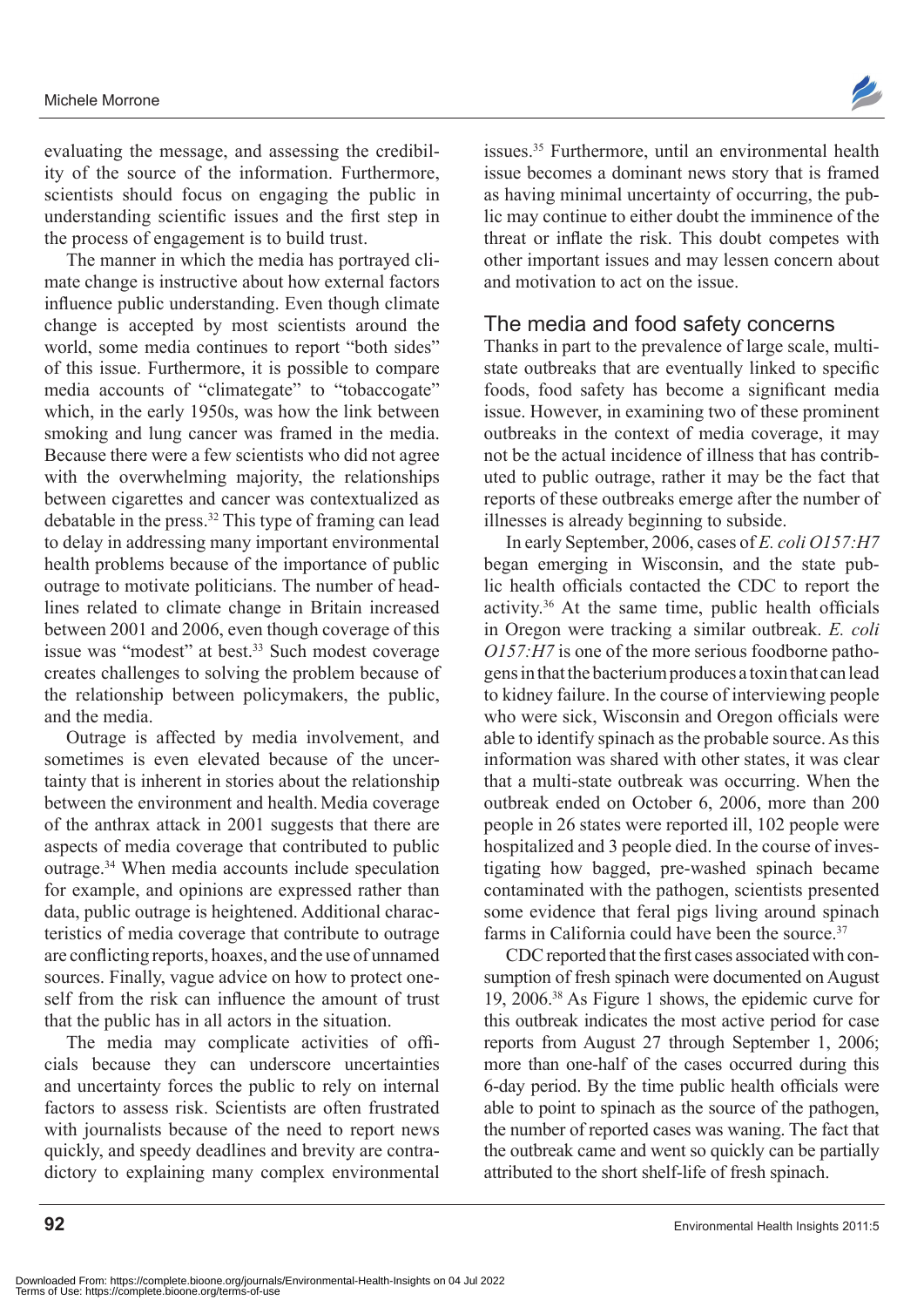

As documented cases of illness subsided, the media picked up the story and Figure 1 also provides some exploratory data about the role of the media in the spinach outbreak. In order to get a sense of the impact that the media may have had in educating and alerting the public about this outbreak, headlines from major US newspapers were examined. LexisNexis was the source of this data, and headlines from US newspapers were searched from August 22 through October 6, 2006 using "spinach" and "*E. coli*" as search terms. This search resulted in 839 unique headlines related to the outbreak.

While 839 headlines is significant number, the timing of these news accounts tells a different story. During the height of the outbreak, August 27 through September 7, there were only 7 headlines related to the situation. Media coverage increased dramatically beginning on September 15th, about the same time that public health officials announced that spinach was the likely source of the illnesses. The problem with the timing is that the outbreak was already subsiding and it was likely that the new cases were not going to be discovered because the tainted spinach was no longer in the hands of consumers. The timing also raises some questions about the efficacy of using mass media to educate the public about an evolving environmental health emergency.

The 2008–09 peanut butter outbreak lasted much longer than the spinach outbreak and more people were sickened by the strain of *Salmonella* in the peanut butter. As Figure 2 shows, the case count for this outbreak began climbing in October 2008 and the number of cases reached its peak in November and December 2008. When the outbreak was officially over in April 2009, almost 700 people across the country had documented cases of salmonellosis linked to peanut butter consumption. Even though the nature of the food was different, as with the spinach outbreak, media coverage of this event lagged. From September through December 2008, there was not one headline in LexisNexis that included the terms "peanut butter" and "*Salmonella*" despite the fact that almost 71 percent of the documented cases occurred during this period. Media coverage spiked in January 2009, with 553 of the 915 headlines noted during that month. The last month of the outbreak, April 2009, there were only 4 headlines in the LexisNexis database.

Aside from being an interesting look at the relationship between case counts and media coverage, the spinach and peanut butter outbreaks raise questions about the importance of external factors on influencing public understanding. Both outbreaks peaked well before the media began publishing stories about the



**Figure 1.** Spinach outbreak (August–October 2006).

Environmental Health Insights 2011:5 **93**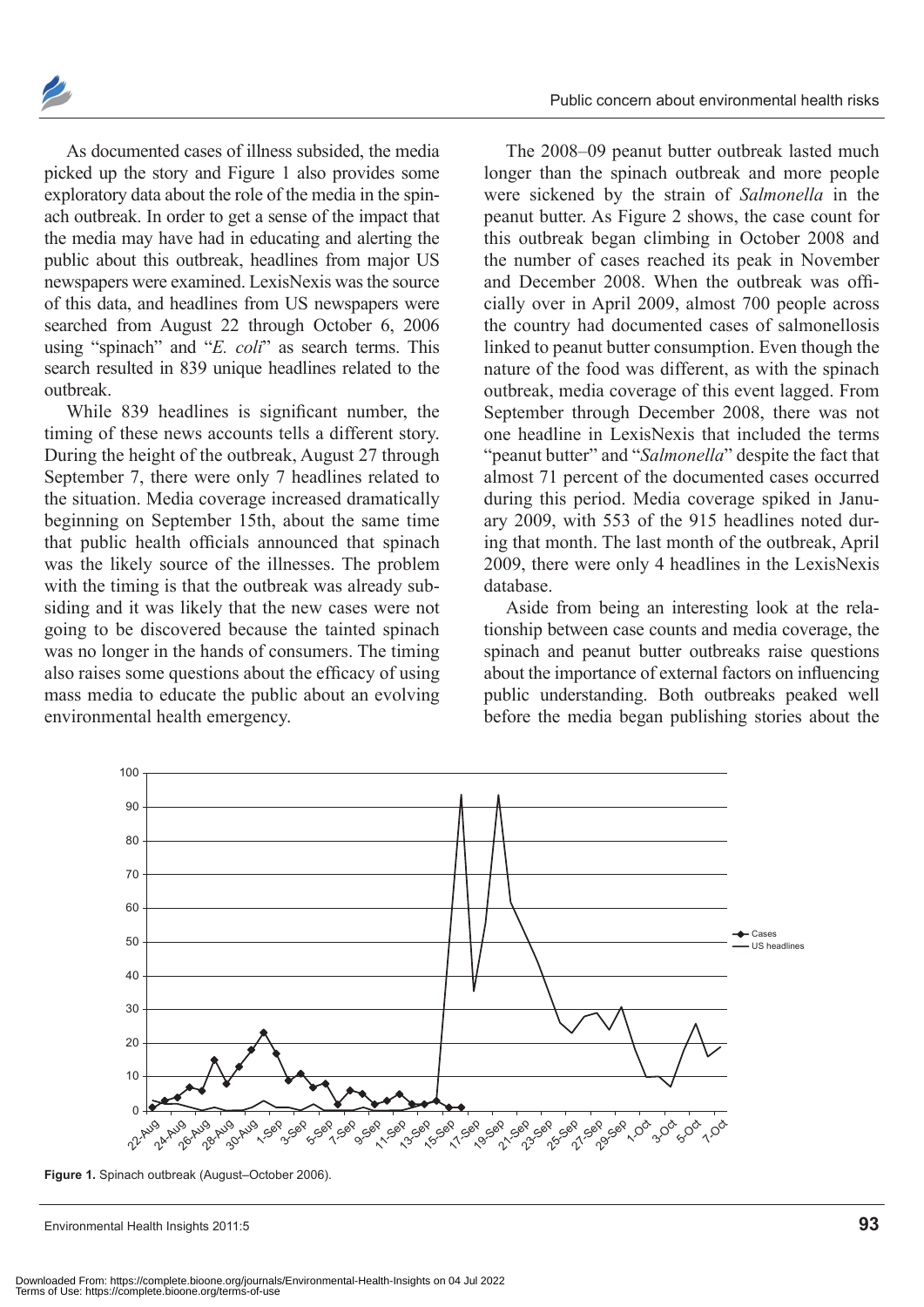



Figure 2. Peanut butter outbreak (Sept 2008–April 2009).

events. Although the timing of coverage could be affected by many factors, it is likely related to official announcements from public health professionals about the outbreaks. The timing of the headlines is important because it suggests that public health professionals may need to consider alternative means of alerting the public that do not extensively rely on mass media such as working with local health officials with personal access to susceptible individuals. Messages about discarding peanut butter were clearly important during the height of the outbreak, but when the case count has decreased to just a few, these messages seem irrelevant.

The spinach and peanut butter outbreaks raise an additional issue related to the lack of connection between the epidemic curves and the number of headlines, and this has to do with the impact that this might have on public trust. As stories about hundreds of people being sick from eating peanut butter emerge after the case count is declining, people may be left wondering why they were not alerted in the midst of the outbreak. This may fire up the internal factors that contribute to public concern, especially those that influence trust in public health officials. Ultimately, the effect of these two outbreaks likely contributed to evidence from recent surveys suggesting that American's lack confidence in the food safety system has grown in recent years.<sup>39,40</sup>

Additional surveys have focused on assessing public understanding and concern about food safety, and these studies suggest that people are becoming

increasingly concerned about microbiological contamination in specific. $40,41$  To put these finding in another way, perhaps Americans are becoming more concerned with diarrhea than cancer when it comes to the food supply. There are still concerns with pesticide residues, genetically modified organisms, and irradiation of food, but the enhanced worry about bacteria and viruses in foods has created an unprecedented condition for education and action.

Public concern about microbes affecting the safety of food translated into public support for new government programs. A 2009 survey conducted for the Pew Charitable Trusts (Hart survey research) indicated that 89 percent of Americans support more government oversight of food safety.42 This support may be related to the fact that the majority of those surveyed believed that food in the US has become more risky in recent years.

### **Understanding and Action**

Because of the interplay between internal and external factors, public understanding of environmental health risk is often unpredictable. This unpredictability underscores the importance of assessing both public outrage and scientific hazards of environmental exposures. EH professionals who are responsible for empowering and engaging the public as one of their essential services must understand the context of the risks before designing strategies for this engagement. In some cases, focusing on the internal factors that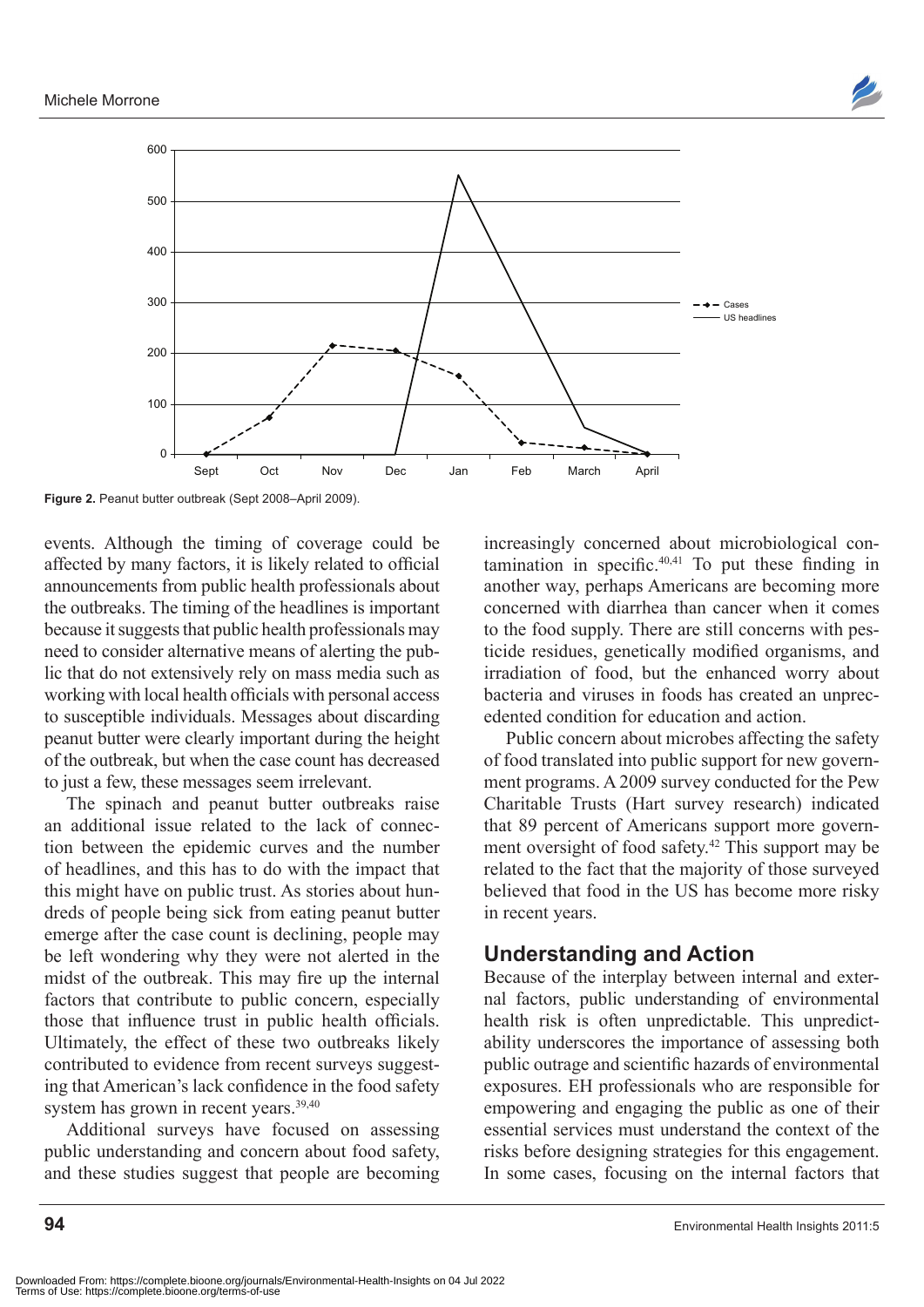

contribute to outrage might be the most appropriate approach to promoting public health; in other cases, an emphasis on external factors might be better choice.

Public understanding of environmental health risks contributes to social change, especially in the realm of policymaking. How an environmental issue moves from the bottom of the policymaking pile to the top has been the subject of a body of research related to agenda-setting. In order for the issue to become a policy priority several conditions must exist including: (1) the opportunity for a feasible solution; (2) public concern; and (3) "political conditions" that "are amenable to change"; when these conditions exist, "a policy window opens".<sup>43</sup> As noted above, the first US food safety legislation in more than 70 years was passed by Congress and signed by the President in January 2011. The historic moment likely came about because the internal and external factors that contribute to public concern merged creating conditions that allowed elected officials to act. The incidence of high profile outbreaks involving hundreds of people contributed to public concern about food safety, creating this key condition for successful policymaking.

The next step in improving the food safety system in the US is to implement the FSMA. There appears to be support for implementing the new law with almost 75 percent of Americans stating that they would be willing to pay more for their food to execute the food safety measures outlined in the law.<sup>44</sup> Public support for the food safety legislation is interesting because it comes at the same time that many politicians are arguing that environmental regulations are contributing to the country's economic woes. Politicians are generally skilled when it comes to raising outrage, contributing to the challenges that public health officials face as in creating effective communication strategies that will enhance public understanding. This is particularly the case with environmental health issues; because of the scientific nature of environmental health risks, communicators must take into consideration both internal and external factors that contribute to public perception of these issues. It is important to be aware of what the public is worried about and why they are worried because both of these aspects contribute to public understanding.

Currently, EH professionals who work in the field of food safety have an unprecedented opportunity to promote the importance of their work;

however, this promotion must be strategic because there is no "one size fits all" approach to EH risk communication.45 The first step is to clearly understand the internal and external factors that may contribute to public perception of risks from foods. There will be additional foodborne outbreaks—this is certain—so, time spent preparing risk communication plans now could serve the profession well. These plans must focus on addressing outrage as well as hazard in order to ensure that the messages are not only delivered to the public, but received and acted on as well.

#### **Disclosures**

Author(s) have provided signed confirmations to the publisher of their compliance with all applicable legal and ethical obligations in respect to declaration of conflicts of interest, funding, authorship and contributorship, and compliance with ethical requirements in respect to treatment of human and animal test subjects. If this article contains identifiable human subject(s) author(s) were required to supply signed patient consent prior to publication. Author(s) have confirmed that the published article is unique and not under consideration nor published by any other publication and that they have consent to reproduce any copyrighted material. The peer reviewers declared no conflicts of interest.

#### **References**

- 1. Obama, B. Weekly Address: President Barack Obama Announces Key FDA Appointments and Tougher Food Safety Measures. Retrieved from [www.](www.whitehouse.gov) [whitehouse.go](www.whitehouse.gov)v. 2009.
- 2. FDA. (n.d.). *The New Food Safety Modernization Act*. Retrieved from [http://](http://www.fda.gov/Food/FoodSafety/FSMA) [www.fda.gov/Food/FoodSafety/FSMA.](http://www.fda.gov/Food/FoodSafety/FSMA)
- 3. FDA. (2010). *Food Bill Aims to Improve Safety*. Retreived from [www.fda.](www.fda.gov/downloads/ForConsumers/ConsumerUpdates/UCM238166.pdf) [gov/downloads/ForConsumers/ConsumerUpdates/UCM238166.pdf.](www.fda.gov/downloads/ForConsumers/ConsumerUpdates/UCM238166.pdf)
- 4. Scallan E, Hoekstra RM, Angulo FJ, Tauxe RV, Widdowson M-A, Roy SL, et al. Foodborne illness acquired in the United States—major pathogens. *Emerging Infectious Diseases*. 2011;17(7):7–15.
- 5. Scharff RL. *Health-related Costs of Foodborne Illness in the United States*. Retrieved from [http://www.producesafetyproject.org/reports?i](http://www.producesafetyproject.org/reports?id=0008)d=0008. 2010.
- 6. Prüss-Ustün A, Vickers C, Haefliger P, Bertollini R. Knowns and unknowns on burden of disease due to chemicals: a systematic review. Environmental Health: A Global Access Science Source. 2011;10(1):9–23.
- 7. Maia J, Cruz J, Sendón R, et al. Effect of amines in the release of bisphenol A from polycarbonate baby bottles. *Food Research International*. 2010;43(5):1283–8.
- 8. Avissar-Whiting M, Veiga KR, Uhl KM, et al. Bisphenol A exposure leads to specific microRNA alterations in placental cells. *Reproductive Toxicology*. 2010;29(4):401–6.
- 9. Xu X, Zhang J, Wang Y, Ye Y, Luo Q. Perinatal exposure to bisphenol-A impairs learning-memory by concomitant down-regulation of N-methyl-daspartate receptors of hippocampus in male offspring mice. *Hormones & Behavior*. 2010;58(2):326–33.

Environmental Health Insights 2011:5 **95**